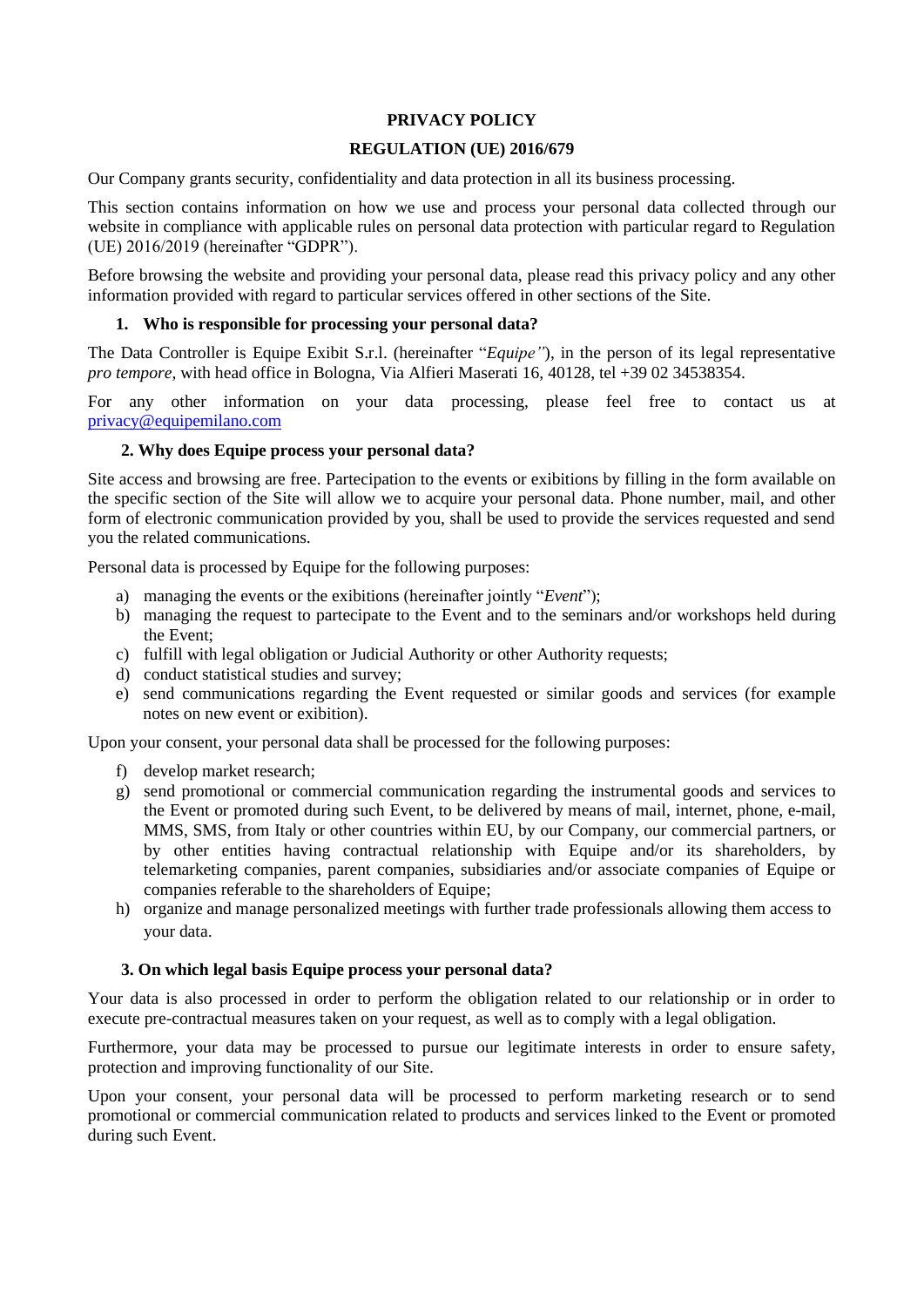## **4. Is it mandatory to provide personal data?**

The provision of personal data for the purposes of the above point 2, lett. a) to e) is not mandatory; lack of, partial or incorrect provision of data, will determine the impossibility to participate to the Event and to the related seminars/workshops or to execute the related activities or fulfill the legal obligations.

The lack of consent for the purposes of the above point 2, lett. f), g) and h) shall not allow us to develop market research and/or send you promotional and commercial communications regarding goods and services related to the Event or promoted during such Event, to participate to personalized meetings with further trade professionals.

# **5. What types of data are processed by Equipe?**

While browsing in the Site, the following types of data may be collected.

# *Navigation Data*

The computer systems and software procedures used to operate the site acquire, during their normal operation, some personal data whose transmission is implicit in the use of internet communication protocols. This information is not collected to be associated with identified subjects but processing this data with others held by third parties, we could identify you. This category of data includes:

- IP addresses of the computers or devices you may use to connect to the Site;
- addresses in the URI (Uniform Resource Identifier) notation of the requested resources;
- the time of the request, the method used to submit the request to the server;
- the size of the file obtained in response;
- the http response code of the server;
- other parameters relating to your browser and/or operating system.

We set the Google Analytics function in order to anonymize Id adress of your devices. Further information on Google Analytics are available in the ["Cookie Policy"](https://www.esxence.com/cookie-policy/?lang=en).

We use this data for the sole purpose of obtaining anonymous statistical information for the use of the Site and to monitor its operation. This data is immediately deleted after its processing.

Such data, necessary for the use of the Site, does not persist currently for more than the time strictly necessary for the use of the Site, except any need of Jiudical Authority to ascertain responsibility in case of any crimes.

# *Personal data provided voluntarily by the user*

Sending the partecipation request will allow us to collect your personal data (such as name, surname, contacts data, data related to your work position etc.). Such data shall be processed in order to allow you to participate to the Event and use the related services.

You can also provide us with further data, for example, when you contact us through the specific section of the Site.

# **6. What are the cookies and how are they used by Equipe?**

Information on the use of the cookies and related technology are available in the ["Cookie Policy"](https://www.esxence.com/cookie-policy/?lang=en).

# **7. To whom can your personal data be disclosed?**

Your personal data may be communicated to the following categories of subjects:

- partner, subsidiary and/or associated companies of Equipe and companies referable to the shareholders of Equipe;
- entities having commercial or contractual relationship with Equipe and/or its shareholders or entities providing instrumental goods or services to the Event or promoted during such Event;
- providers of external services of any kind appointed by Equipe (such as, IT services maintenance of the Sit or electronic and telematic tools used by Equipe, telemarketing services, etc.);
- freelance professionals or professionals firms in charge of defending Equipe in litigation and/or administrative proceeding by virtue of the aforementioned relationship, and debt collection companies;
- further trade professionals in occasion of personalized meetings;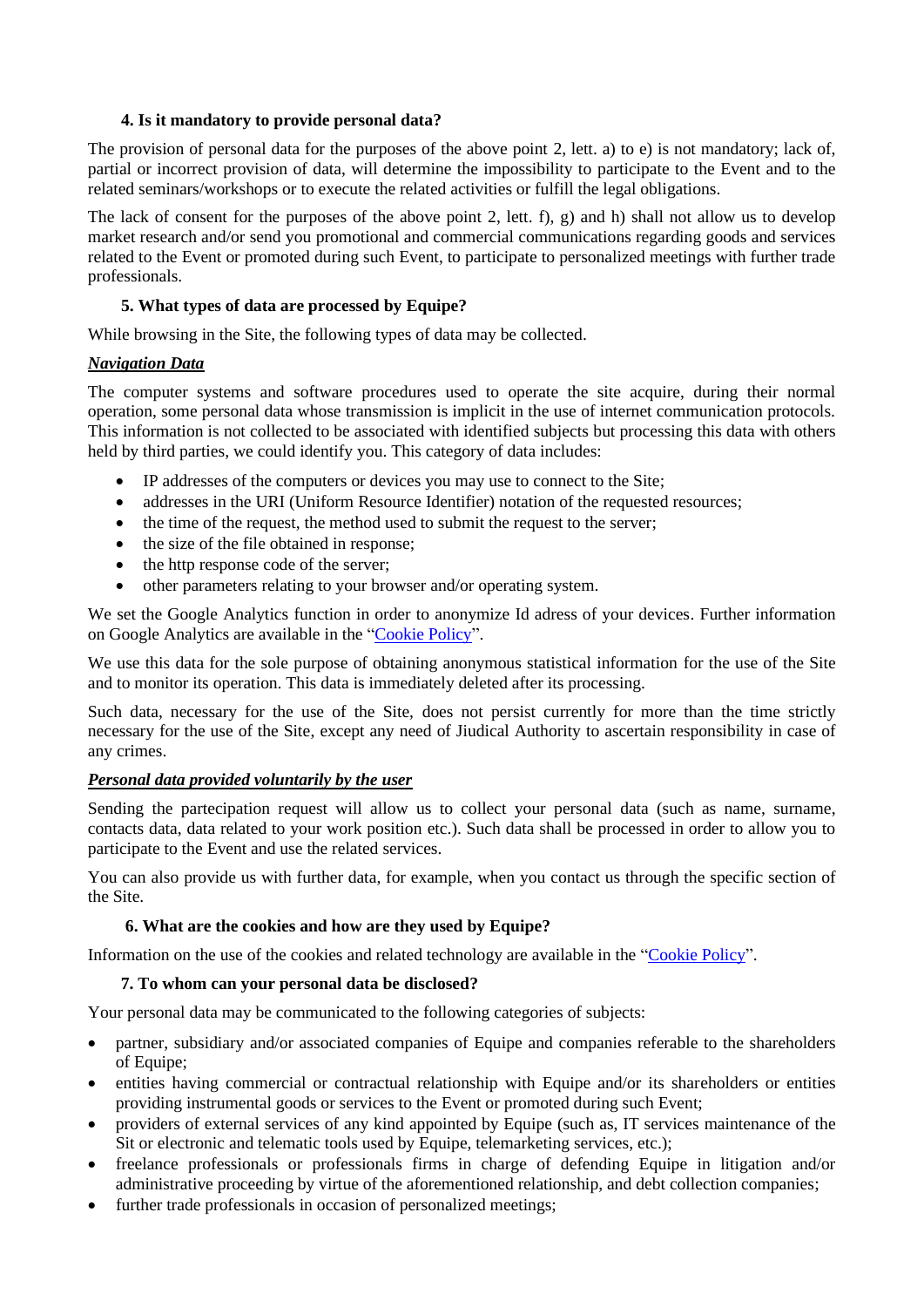• Public Security Authority, Judicial Authority or any other Authority in order to comply with applicable law, order or regulation.

## **8. To whom do we transfer your data abroad?**

Your personal data may be transferred abroad in the European Union or in the European Economic Space, for the fullfilment of obligations imposed by the applicable laws, regulation and eu legislation, or to pursuing Equipe interest in compliance with applicable law.

## **9. How long do we keep your personal data?**

Your personal data will be stored for a period of time no longer than that necessary for the purposes for which they were collected, or subsequently processed, pursuant to legal obligations.

Your personal data will be retained for the entire duration of the pre-contractual and contractual relationships and, after their extinction, only for the time necessary to ensure fullfilment of all legal obligations. The invoices and any other administrative documents will be retained for ten years from the date of last registration.

The data processed for sending promotional and commercial communications regarding the instrumental goods and services related to the Event or promoted during such Event will be processed until you communicate the withdrawl of consent in the manner made available from time to time. Following such request, Equipe may retain your data for a period not exceeding 24 months, after which the data will be erased or anonymized in a permanent and irreversible way.

## **10. What are your right on the processing of personal data by Equipe?**

At any time, you may ask Equipe to obtain any information on processing of your personal data, and to exercise the rights guaranteed under art. 15 and following of the GDPR, in the manner and to the extent permitted by the law. In particular, you have the following rights:

- **Right of access:** you have the right to obtain any information on your data processing or the confirmation that we process your personal data. You can also request copy of your personal data by e-mail and check which data we have
- **Right to rectification:** you have the right to have your personal data rectified if the information are incorrect, including the right to modify personal data not complete;
- **Right to erasure ("Right to be forgotten"):** you have the right to have your personal data deleted;
- **Right to restriction:** you have the right to obtain from Equipe restriction of processing where the circumstances under the article 18 GDPR applied;
- o **Right to data portability:** you have the right to receive your personal data in a structured, commonly used and machine-readable format and have the right to transmit those data to another controller.
- o **Withdrawal of consent**: if the processing is based on your consent, you can withdraw it at any time, however, without prejudice to the lawfulness of the processing carried out before said withdrawl.
- o **Right to object:** you have the right to object, on ground relating to your particular situation, to the processing of your personal data, save as our legitimate interests.
- o **Right to lodge a complaint with Italian Supervisory Authority**: you have also the right to lodge a complaint with the Italian Supervisory Authority when you consider that our processing of your personal data infringes data protection provisions, without prejudice to any other administrative or judicial remedy.

Any requests advanced for the exercise of your rights must be forwarded to the following address [privacy@equipemilano.com](mailto:privacy@equipemilano.com)

#### **Updates to this privacy policy**

Equipe, at any time and without prior notice, may edit or modify this privacy policy, in order to comply with national and European legislation regarding data protection and/or conform to the adoption of new systems or internal procedures, or anyway for any other reason that made it opportune and/or necessary.